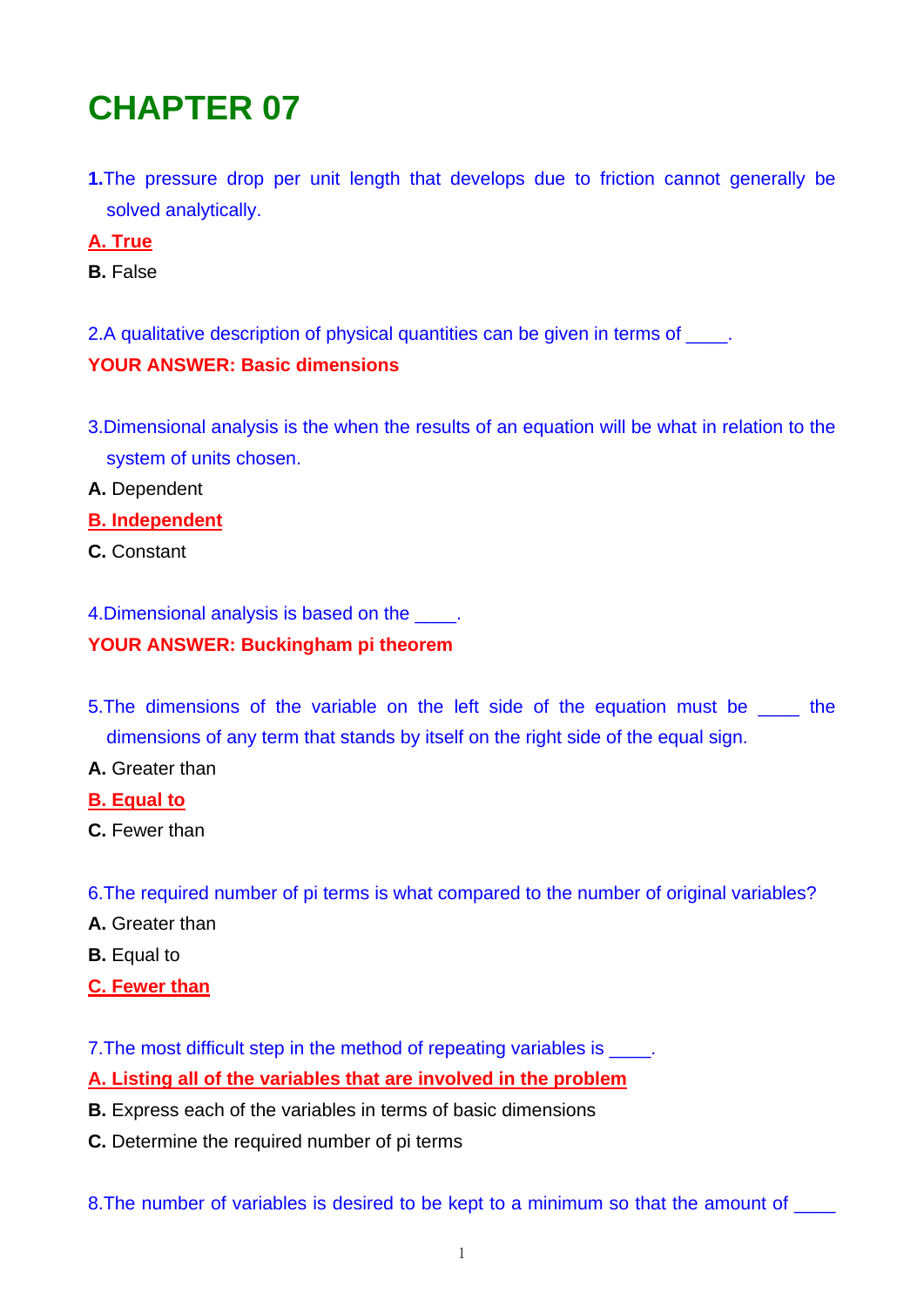can be kept to a minimum.

#### **YOUR ANSWER: Laboratory work**

- 9.When using the repeating variables method, the number of repeating variables that are selected should be what compared to the number of reference dimensions?
- **A.** Greater than
- **B. Equal to**
- **C.** Less than
- 10.The pi terms must always be what?
- **A.** Negative
- **B.** Equal in dimensions
- **C. Dimensionless**
- 11.How many steps are there in the method of repeating variables?

## **YOUR ANSWER: 8**

12.If too many pi terms appear in the final solution then the problem may be difficult, time consuming, and \_\_\_\_ to eliminate these experimentally.

## **YOUR ANSWER: Expensive**

13.Variables can be classified into three general groups: geometry, material properties, and external effects.

## **A. True**

- **B.** False
- 14.An external effect is used to denote any variable that produces or tends to produce what?
- **A.** Inaccurate results
- **B.** Constant results
- **C. Change in the system**

15.How many different points are there to consider in the selection of variables?

- **A.** 3
- **B. 6**
- **C.** 8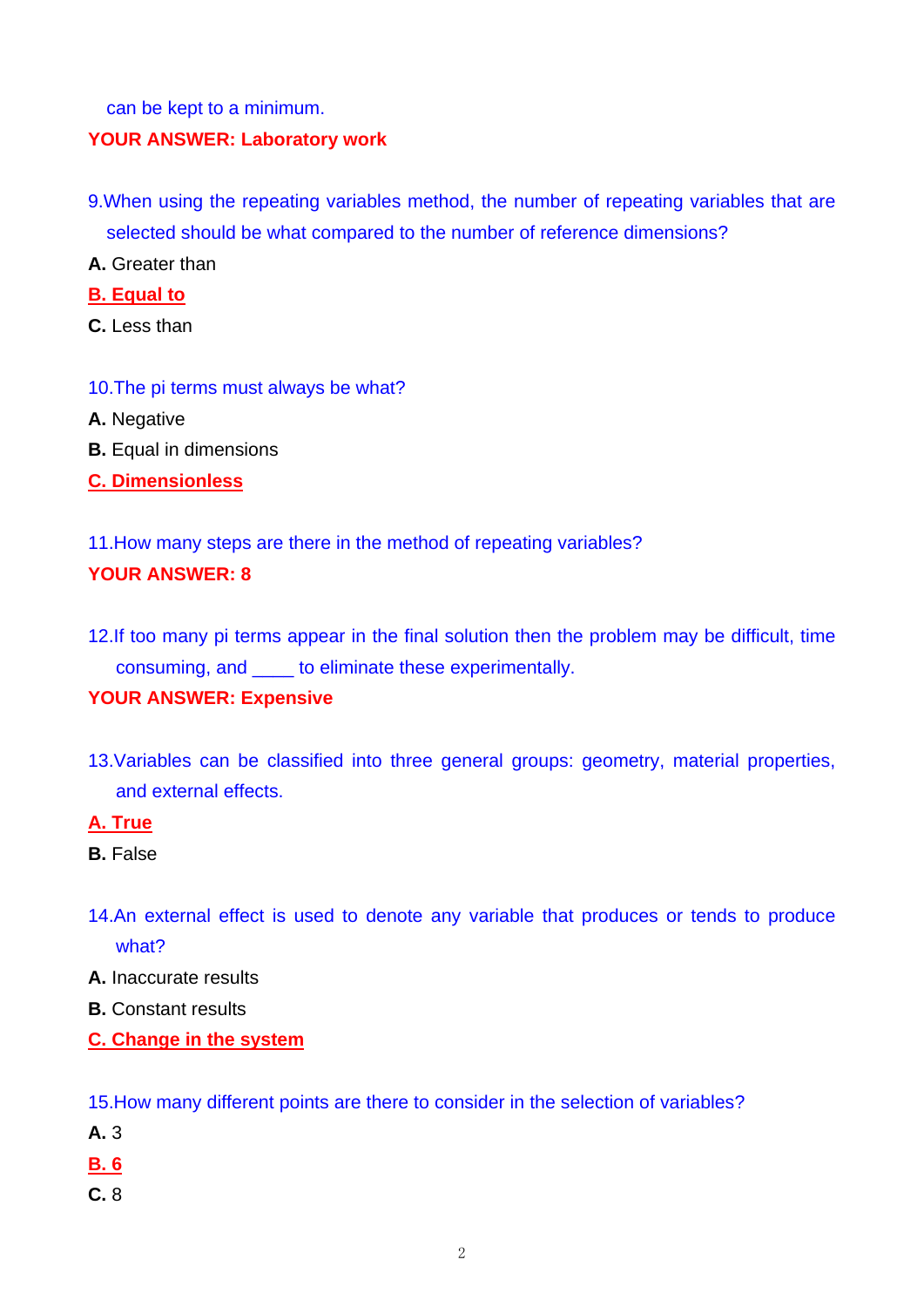16. Typically, in fluid mechanics the required number of reference dimensions is **YOUR ANSWER: Three** 

17.Where does any other set of pi terms besides the original set come from? **YOUR ANSWER: Manipulation of a correct original set of terms** 

18.The number of required pi terms is fixed in accordance with the pi theorem.

- **A. True**
- **B.** False

19.How many restrictions are there for pi terms?

- **A.** None
- **B.** Two
- **C. Three**
- 20.Pi terms can be formed by inspection by simply making use of the fact that each pi term must be dimensionless.
- **A. True**
- **B.** False
- 21.Which of the following is equivalent to the repeating variable method?

#### **A. Forming pi terms by inspection**

- **B.** Forming pi terms by dimensional analysis
- **C.** Determination of reference dimensions

22.A useful physical interpretation can often be given to dimensionless groups.

## **A. True**

**B.** False

23.Write the Reynolds number equation.

$$
\text{R}e = \frac{\rho V \ell}{\mu}
$$

24.What is the symbol for the Cauchy number?

**A.** Cn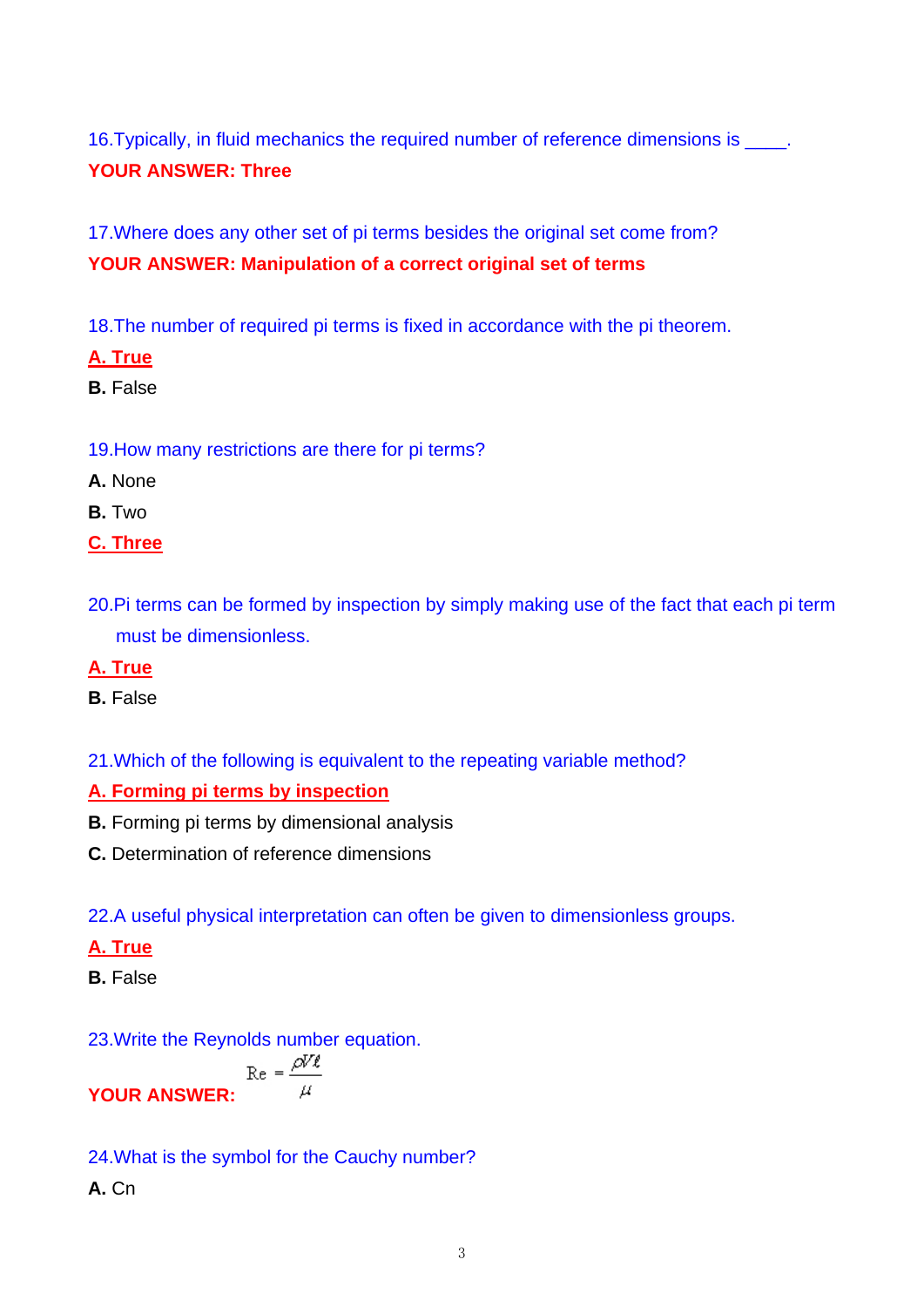# **B. Ca**

**C.** Cu #

25.The Weber number is a relationship between the inertial force and what other force?

# **A. Surface tension**

- **B.** Kinetic
- **C.** Frictional

26.Flows with very small Reynolds numbers are commonly referred to as "\_\_\_\_".

# **YOUR ANSWER: Creeping flows**

27.The Euler number is undoubtedly the most famous dimensionless parameter in fluid mechanics.

**A.** True

# **B. False**

- 28.The Mach number and what other number cannot be used in the same problem?
- **A.** Euler number
- **B.** Reynolds number
- **C. Cauchy number**
- 29.The flow of river water is significantly affected by surface tension.
- **A.** True

## **B. False**

30.The fewer the number of pi terms the more simple the problem.

## **A. True**

## **B.** False

31.For problems involving only two pi terms, results of an experiment can be conveniently presented in \_\_\_\_\_\_.

## **YOUR ANSWER: A simple graph**

- 32.For complicated problems it is often less feasible to use models to predict specific characteristics of the system than to develop general correlations.
- **A.** True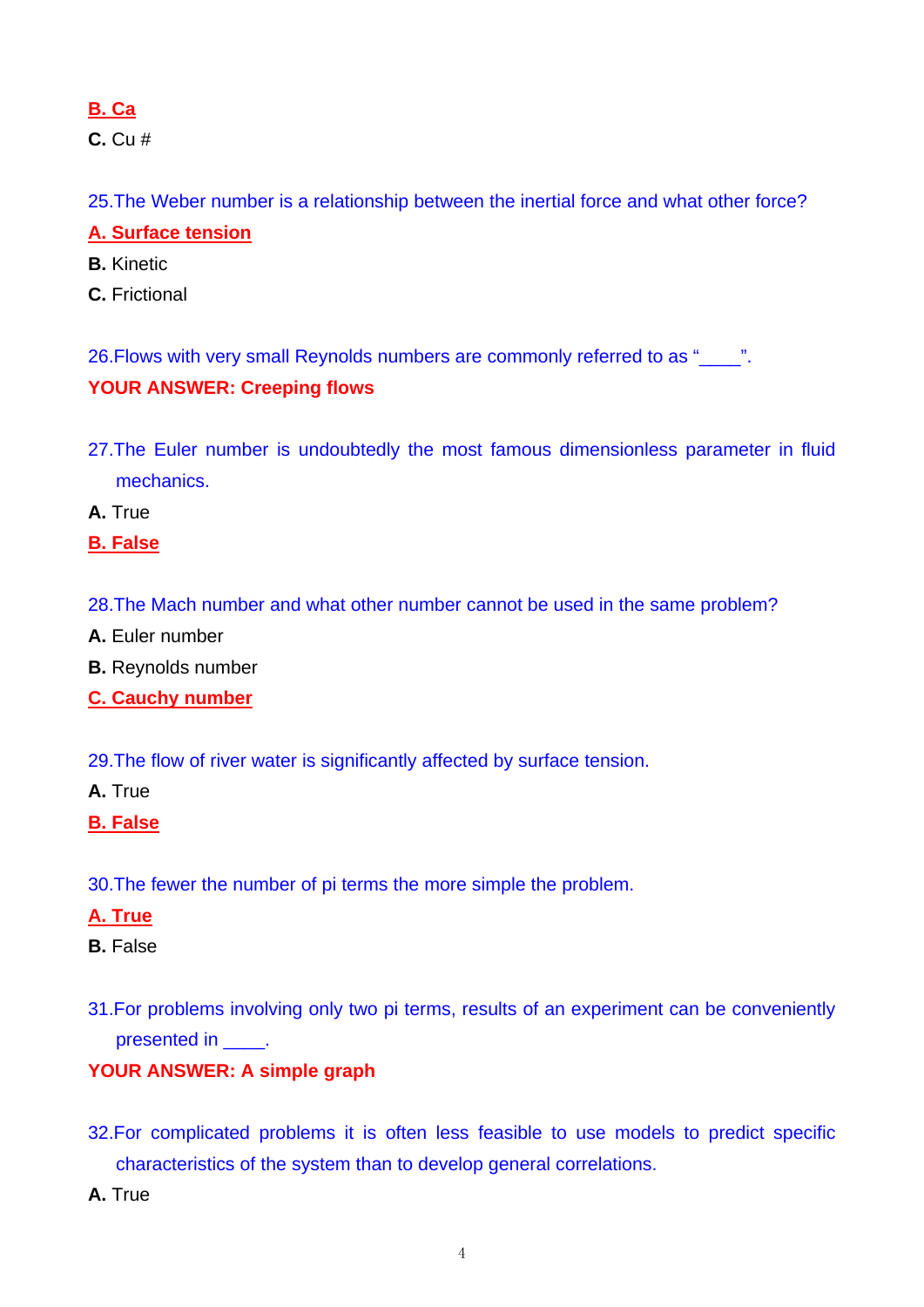## **B. False**

- 33.A representation of a physical system that may be used to predict the behavior of the system in some desired respect is what?
- **A.** Prototype
- **B. Model**
- **C.** Facsimile
- 34.Model design conditions are also called similarity requirements or modeling laws.

#### **A. True**

- **B.** False
- 35.The second similarity requirement indicates that the model and the prototype must be operated at  $\qquad$ .

#### **YOUR ANSWER: The same Reynolds number**

36.When velocity ratios and acceleration ratios are constant throughout the flow field, kinematic similarity exists between the model and the prototype.

#### **A. True**

- **B.** False
- 37.For true models, how many scales will there be?
- **A.** None
- **B. One**
- **C.** As many as needed
- 38.Models for which one or more of the similarity requirements are not satisfied are called models.

#### **YOUR ANSWER: Distorted**

- 39.Distorted models cannot be successfully used, only true models can be accurately used.
- **A.** True
- **B. False**
- 40.Geometric and Reynolds number similarity is usually not required for models involving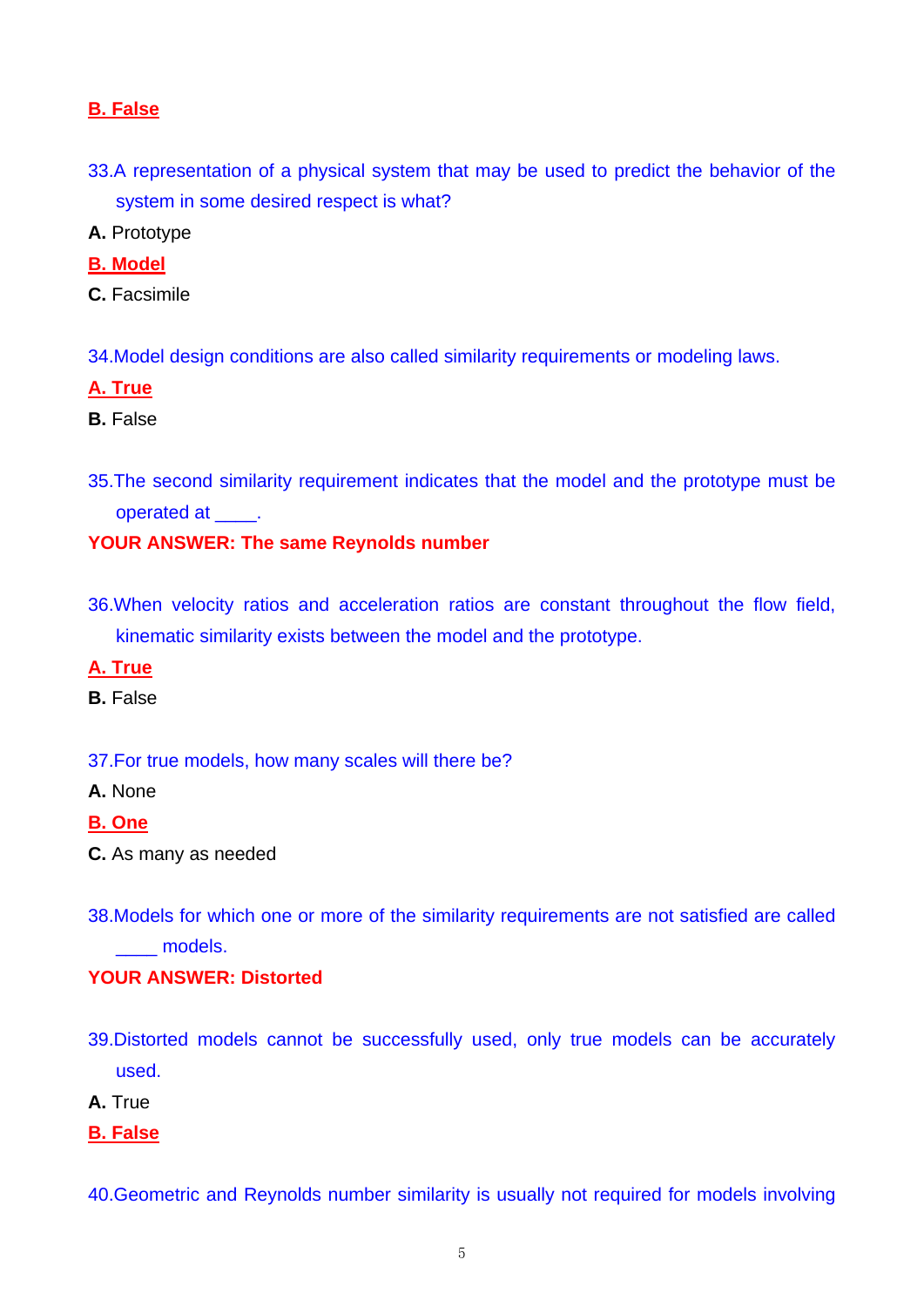flow through closed conduits.

- **A.** True
- **B. False**
- 41. For large Reynolds numbers, the inertial forces are the viscous forces?
- **A.** Less than
- **B.** Approximately the same as
- **C. Larger than**
- 42.For a Length Scale of 1/10 and a prototype velocity of 30 mph, what is the required model velocity?
- **YOUR ANSWER: 300 mph**
- 43.How do the dimples on a golf ball effect drag?

#### **A. they reduce drag**

- **B.** they increase drag
- **C.** they do not effect drag
- 44. When the Mach number becomes greater than approximately \_\_\_\_, the influence of compressibility becomes significant.

## **YOUR ANSWER: 0.3**

45.Flows in canals, rivers, spillways, and stilling basins are all examples of flows with a free surface.

## **A. True**

- **B.** False
- 46.At temperatures of –20 oF, what is the ice growth rate that can be achieved.
- **A.** 1-mm per hour
- **B. 2-mm per hour**
- **C.** 3-mm per hour

47.The drag on a ship depends on both the Reynolds number and the Froude number.

- **A.** True
- **B. False**